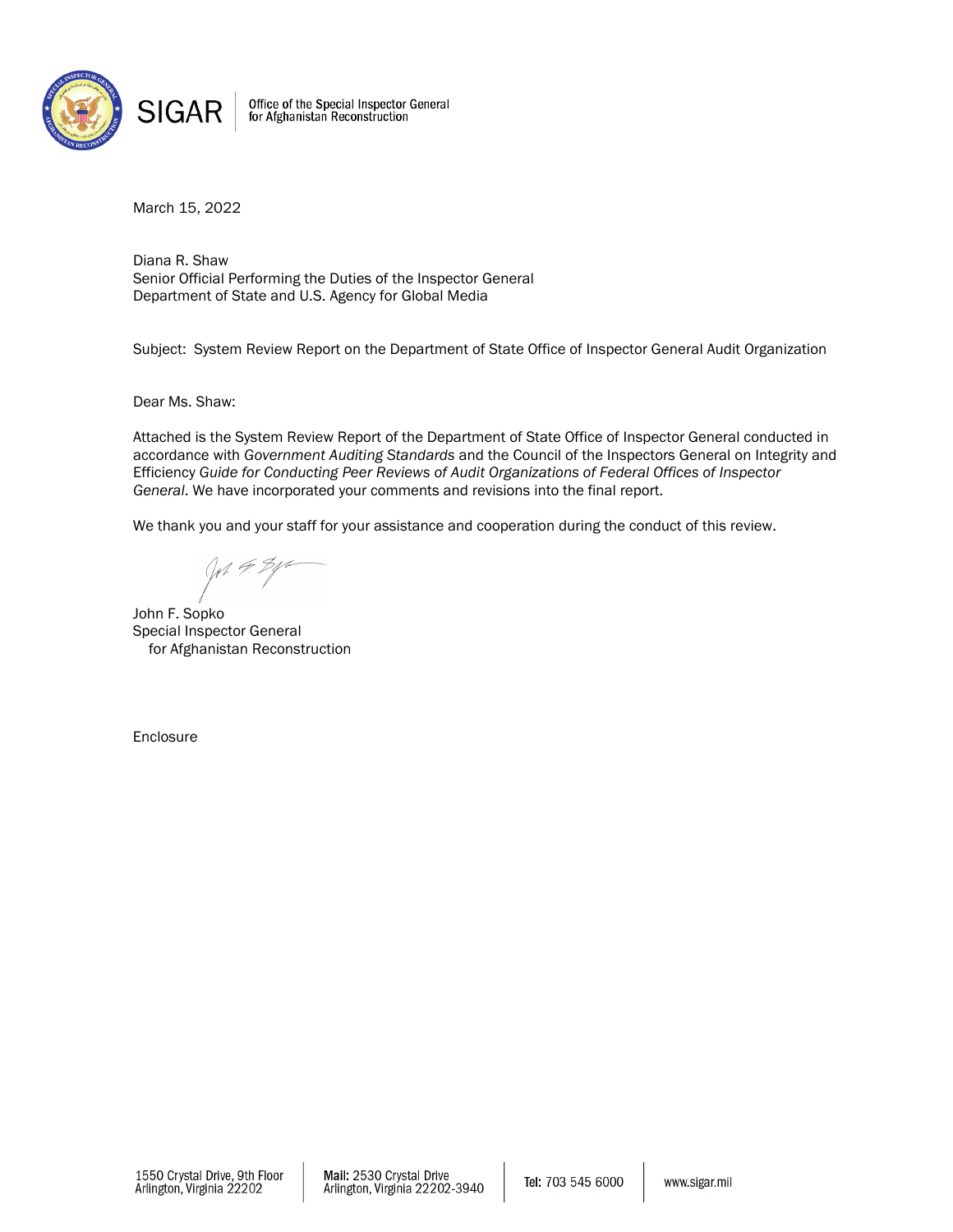

Office of the Special Inspector General for Afghanistan Reconstruction

### System Review Report

March 15, 2022

Diana R. Shaw Senior Official Performing the Duties of the Inspector General Department of State and U.S. Agency for Global Media

We have reviewed the system of quality control for the audit organization of the Department of State (State) Office of Inspector General (OIG) in effect for the year ended September 30, 2021. A system of quality control encompasses State OIG's organizational structure, and the policies adopted and procedures established to provide it with reasonable assurance of conforming in all material respects with *Government Auditing Standards* and applicable legal and regulatory requirements*.* The elements of quality control are described in *Government Auditing Standard*s.

In our opinion, the system of quality control for the audit organization of State OIG, in effect for the year ended September 30, 2021, has been suitably designed and complied with to provide State OIG with reasonable assurance of performing and reporting in conformity with applicable professional standards and applicable legal and regulatory requirements in all material respects.

Audit organizations can receive a rating of *pass*, *pass with deficiencies*, or *fail*. State OIG has received an External Peer Review rating of *pass*.

# Monitoring of GAGAS Engagements Performed by Independent Public Accountants

In addition to reviewing its system of quality control to ensure adherence with *Government Auditing Standards*, we applied certain limited procedures in accordance with guidance established by the Council of the Inspectors General on Integrity and Efficiency (CIGIE) related to State OIG's monitoring of engagements conducted in accordance with generally accepted government auditing standards (GAGAS engagements) by Independent Public Accountants (IPAs) under contract where the IPA served as the auditor. It should be noted that monitoring GAGAS engagements performed by IPAs is not an audit and, therefore, is not subject to the requirements of *Government Auditing Standards*. The purpose of our limited procedures was to determine whether State OIG had controls to ensure IPAs performed contracted work in accordance with professional standards. However, our objective was not to express an opinion; accordingly, we do not express an opinion on State OIG's monitoring of work performed by IPAs.

### Letter of Comment

SIGAR is not issuing a letter of comment.

### Basis of Opinion

Our review was conducted in accordance with *Government Auditing Standards* and the CIGIE *Guide for Conducting Peer Reviews of Audit Organizations of Federal Offices of Inspector General*.[1](#page-1-0)

<span id="page-1-0"></span> $\overline{a}$ <sup>1</sup> For our review we used *Government Auditing Standards*, 2018. However, for one performance audit that we reviewed, AUD-SI-21-13, we followed *Government Auditing Standards*, 2011 since this audit was started by State OIG in February 2019 and performed under the 2011 standards. *Government Auditing Standards*, 2018 went into effect for the federal OIG auditing community in July 2019.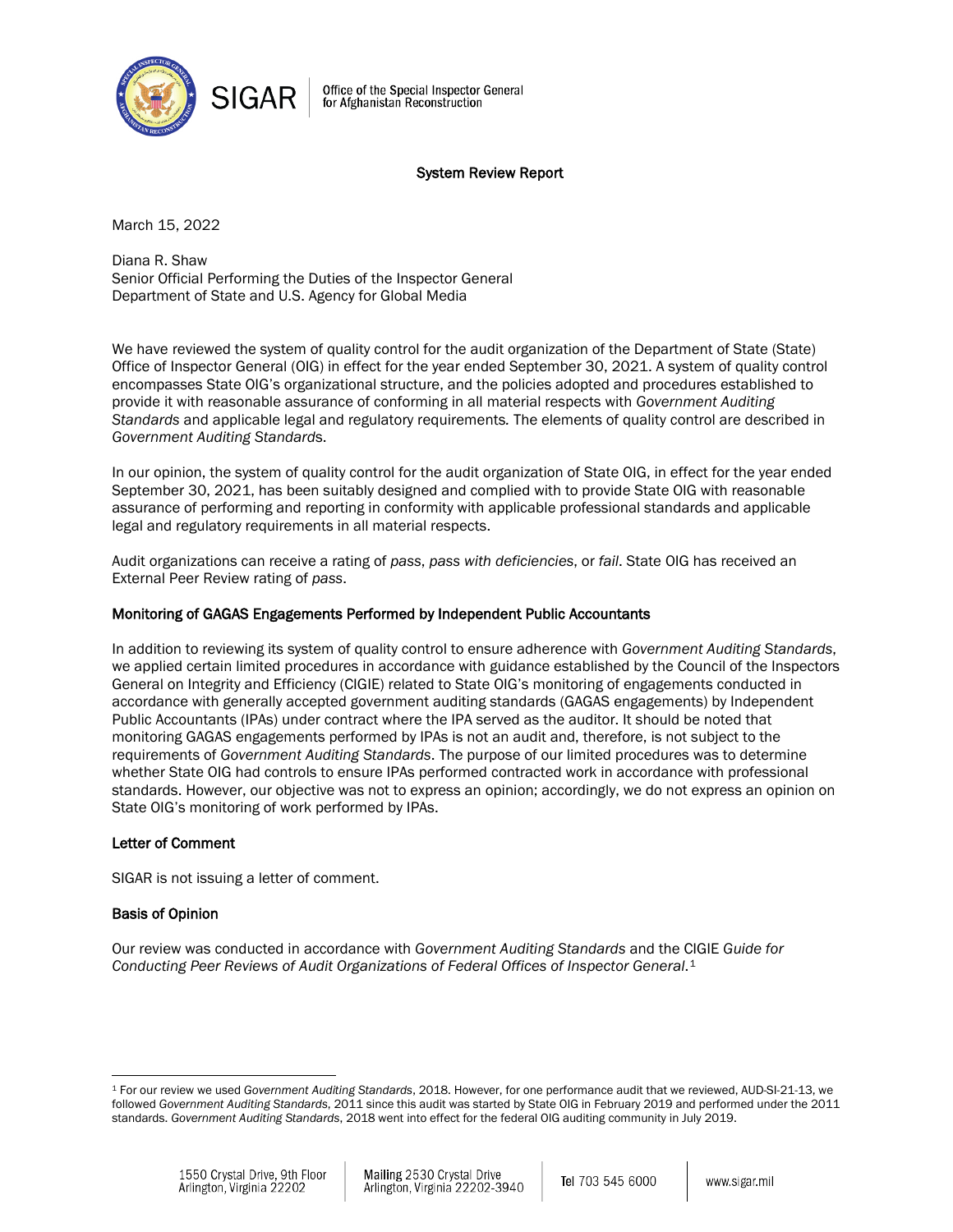During our review, we interviewed State OIG personnel, and obtained an understanding of the nature of the State OIG audit organization and the design of State OIG's system of quality control sufficient to assess the risks implicit in its audit function. Based on our assessments, we selected GAGAS engagements and administrative files to test for conformity with professional standards and compliance with State OIG's system of quality control. The GAGAS engagements selected represented a reasonable cross-section of the State OIG audit organization, with an emphasis on higher-risk engagements.

In performing our review, we obtained an understanding of the system of quality control for the State OIG audit organization. In addition, we tested compliance with State OIG's quality control policies and procedures to the extent we considered appropriate. These tests covered the application of State OIG's policies and procedures on selected GAGAS engagements. Our review was based on selected tests; therefore, it would not necessarily detect all weaknesses in the system of quality control or all instances of noncompliance with it.

Prior to concluding the peer review, we reassessed the adequacy of the scope of the peer review procedures and met with State OIG management to discuss the results of our review. We believe that the procedures we performed provide a reasonable basis for our opinion. Enclosure 1 to this report identifies the engagements we reviewed.

### Responsibilities and Limitation

State OIG is responsible for establishing and maintaining a system of quality control designed to provide State OIG with reasonable assurance that the organization and its personnel comply, in all material respects, with professional standards and applicable legal and regulatory requirements. Our responsibility is to express an opinion on the design of the system of quality control and State OIG's compliance based on our review.

There are inherent limitations in the effectiveness of any system of quality control; therefore, noncompliance with the system of quality control may occur and may not be detected. Projection of any evaluation of a system of quality control to future periods is subject to the risk that the system of quality control may become inadequate because of changes in conditions, or because the degree of compliance with the policies or procedures may deteriorate.

John F. Sopko Special Inspector General for Afghanistan Reconstruction

Enclosure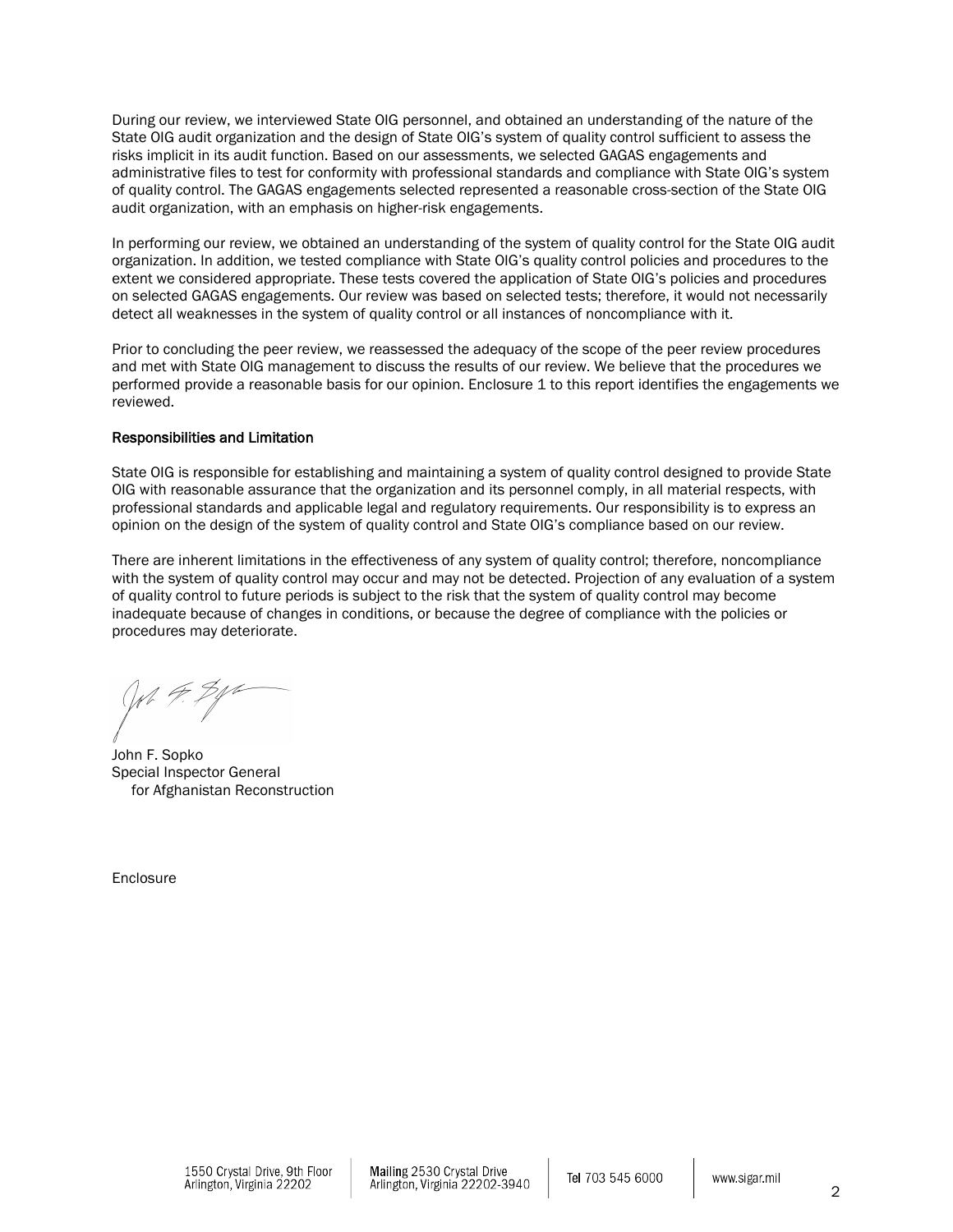## **Enclosure**

### Scope and Methodology

We tested compliance with the State OIG audit organization's system of quality control to the extent we considered appropriate. These tests included a review of 4 of 31 engagements reports conducted in accordance with generally accepted government auditing standards (GAGAS engagement) issued from October 1, 2020, through September 30, 2021. We also reviewed the internal quality control reviews performed by State OIG.

In addition, we reviewed State OIG's monitoring of GAGAS engagements performed by IPAs where the IPA served as the auditor from October 1, 2020, through September 30, 2021. During this period, State OIG contracted for the audit of its agency's fiscal years 2020 and 2019 financial statements. State OIG also contracted for other GAGAS engagements that were performed in accordance with *Government Auditing Standards*. Our tests included a review of 2 of 12 audits conducted by IPAs. The tables below identify the audit reports reviewed.

We performed this review remotely utilizing resources and documentation provided by State OIG.

| <b>Report Number</b> | <b>Report Date</b> | <b>Report Title</b>                                                                                                                       |
|----------------------|--------------------|-------------------------------------------------------------------------------------------------------------------------------------------|
| AUD-SI-21-13         | 1/25/2021          | Audit of the Department of State's Unarmored Overseas<br><b>Motor Vehicle Fleet</b>                                                       |
| AUD-MERO-21-18       | 3/3/2021           | Audit of the Department of State's Risk Assessments and<br>Monitoring of Voluntary Contributions to public International<br>Organizations |
| AUD-MERO-21-33       | 7/28/2021          | Audit of the Department of State Protocols for Establishing<br>and Operating Remote Diplomatic Missions                                   |
| AUD-IT-21-34         | 8/06/2021          | Compliance Follow-Up Audit of the Department of State<br>Process to Select and Approve IT Investments                                     |

### Reviewed Performance Audits

### Reviewed Audits Performed by IPAs

| <b>Report Number</b> | <b>Report Date</b> | <b>Report Title</b>                                                                                                                                                                                                                    |
|----------------------|--------------------|----------------------------------------------------------------------------------------------------------------------------------------------------------------------------------------------------------------------------------------|
| AUD-FM-21-01         | 10/1/2020          | Independent Accountant's Report on the Application of<br>Agreed-Upon Procedures: Employee Benefits, Withholdings,<br>Contributions, and Supplemental Semiannual Headcount<br>Reporting Submitted to the Office of Personnel Management |
| AUD-FM-21-08         | 11/16/2020         | Independent Auditor's Report on the U.S. Department of State<br>FY 2020 and FY 2019 Financial Statements                                                                                                                               |

Note: The reports we reviewed were conducted by the same team using the same audit documentation, but issued under a different report number. Thus our primary review of AUD-FM-21-08 provided assurance that AUD-FM-21-01 also met professional standards.